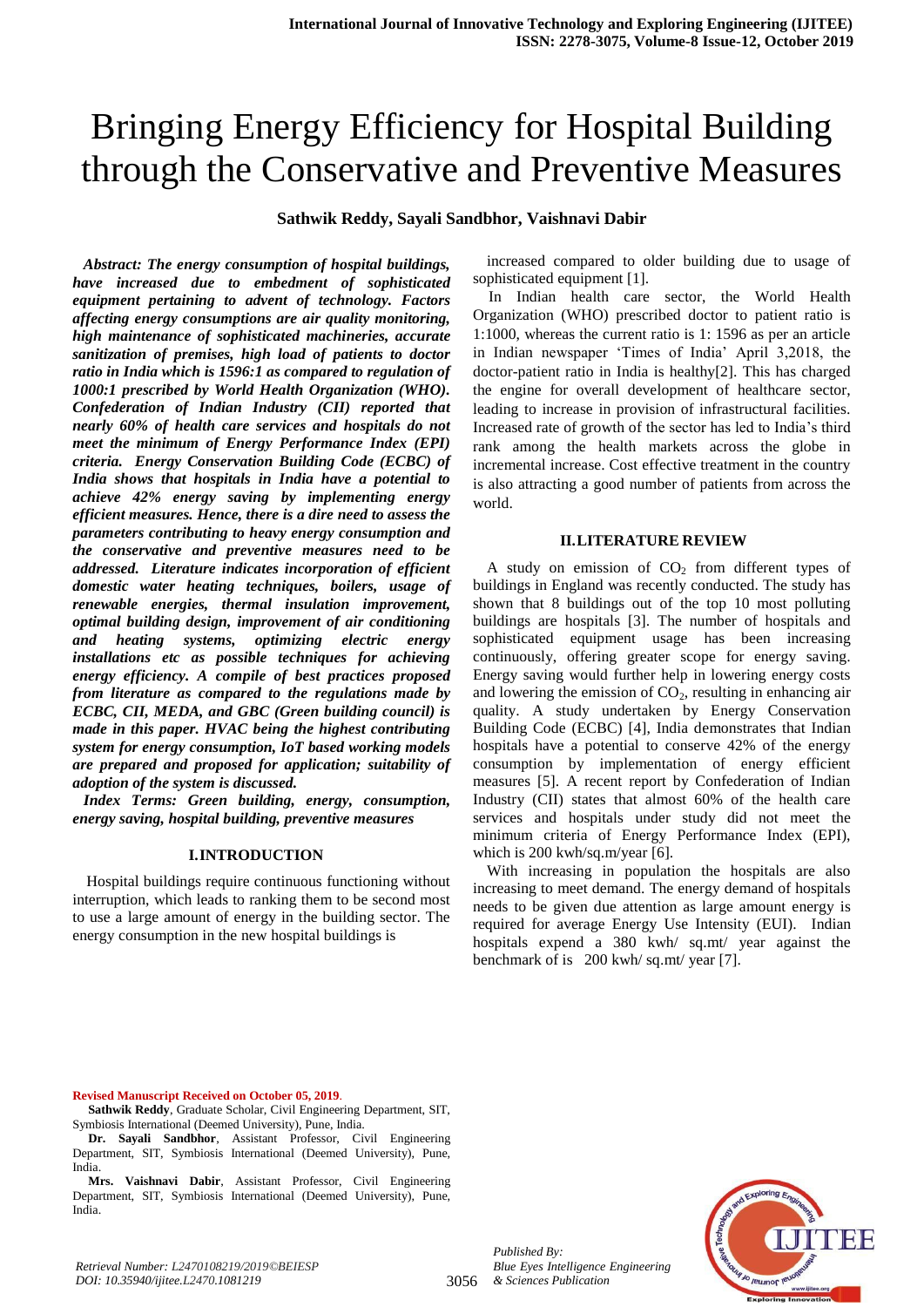

Healthcare buildings are important part of the economy in developed countries, considering the large amounts of energy consumed by them [8]. The Air conditioning and heating systems (HVAC) consumes large energy (over 50%) [9]. Vanhoudt et.al. [10], demonstrated in a hospital in Belgium that instead of using conventional gas-based boilers and water chillers, the stored thermal energy can be used in combination with a heat pump resulting into saving 71% of the primary energy. During the service life of a hospital building, a change in occupancy pattern is possible, resulting into higher rates of energy consumption [11]. Kolokotsa et.al. [12] reported that, by implementing simple energy saving techniques, it's possible to save around 10% of primary energy consumption.

## **Standards for energy efficient hospital building**

In India, Energy conservation building code (ECBC) was established in 2007 for promoting energy efficiency in the building sector. It provides design norms for Building, lighting, HVAC, water heating and electrical system. It defines Hospitals and sanatoria (healthcare) as "any building or a group of buildings under single management, which is used for housing persons suffering from physical limitations because of health or age and those incapable of self-preservation, for example, any hospitals, infirmaries, sanatoria and nursing homes." For energy recovery of all hospitality and healthcare, having systems of capacity higher than 2,100 liters/second, and ones in which minimum outdoor air supply is of 70%, it is recommended by the ECBC to use technology for air-to-air heat recovery with minimum 50% effectiveness in recovery. For generator sets operating on diesel and gas fire, when installed in hospital and healthcare facilities with built up area greater than  $20,000 \text{ m}^2$ , technology should be incorporated to recover at least 50% of the heat consumed. The standard recommendation is as shown in Table 1.

CII (Confederation of Indian Industry) is an Indian business association working towards creation of a conducive environment to the growth of industry in the country. It plays a major role in India's development process. GBC green building council is a Non-profit-organization globally recognized to promote the transformation of built environment towards the goal of sustainability. MEDA is Maharashtra energy development agency, it functions with an objective to develop and promote use of renewable energy and boosting energy conservation in state of Maharashtra, India. All the government and nongovernment agencies work together towards a sustainable energy usage. The focus is on energy conservation and reduction in pollution.

## **Table 1: ECBC standards for energy efficiency**

| <b>Standards</b>                          | <b>ECBC</b>                                                                                                                          |  |  |
|-------------------------------------------|--------------------------------------------------------------------------------------------------------------------------------------|--|--|
| Day light requirement                     | ≥30% of total floor area.                                                                                                            |  |  |
|                                           | Analysis period fixed for 8<br>hours per day, anytime<br>between 8:00 AM IST to<br>5:00 PM IST, resulting in<br>2,920 hours in total |  |  |
| EPI<br>ratio(Energy<br>performance Index) | $\leq 1$                                                                                                                             |  |  |
| Service water heating by<br>solar         | ≥40%                                                                                                                                 |  |  |
| Boiler efficiency                         | ≥80%                                                                                                                                 |  |  |
| (fuel utilization efficiency)             |                                                                                                                                      |  |  |
| Pump efficiency                           | $\geq 70\%$                                                                                                                          |  |  |
| Surface reflectance                       | Wall 50%<br>Floor 20%<br>Ceiling 70%                                                                                                 |  |  |
| Exit signs                                | $\leq$ 5 watts (Internally-<br>illuminated exit<br>signs<br>shall not exceed 5 Watts<br>per face.)                                   |  |  |
| LPD(light power density)                  | ≥9.7(w/m <sup>2</sup> )                                                                                                              |  |  |

## **Measures to improve energy consumption savings**

In 2011, Taichung Tzu Chi, a Hospital from Taiwan expanded its beds from 381 to 1081 [13]. The subsequence was higher energy needs and therefore consumption. This resulted into 86.4% of expenditure aligned towards it. The strategy adopted was to have a Building Energy Monitoring System (BEMS) that collects the data of usage of energy for illumination, medical gas, air-conditioning, diesel, water expenditure and electrical circuits' maintenance. BEMS detected if there was any deviation from the trends set in system, triggered an alarm to initialize the measures for usage reduction. BEMS Data is analyzed in conjunction with weather conditions at the period, the level of hospital activities at the time and medical equipment operated. Together, such analysis helped to device the best operating energy model suitable for the customized conditions.

Yanzhou People"s Hospital (Shandong Province), on the other hand altered its Hospital design into a Green Hospital Design [14]. The design included appropriate positioning of rooms for infectious and aligning the fenestrations according to aspect of building; thereby promoting natural sunlight and ventilation.

Incorporation of energy saving material in the building envelope was performed. Key

factors used were, roof garden, permeable pavement, spray cooling for maintaining outdoor



3057

*Published By: Blue Eyes Intelligence Engineering & Sciences Publication*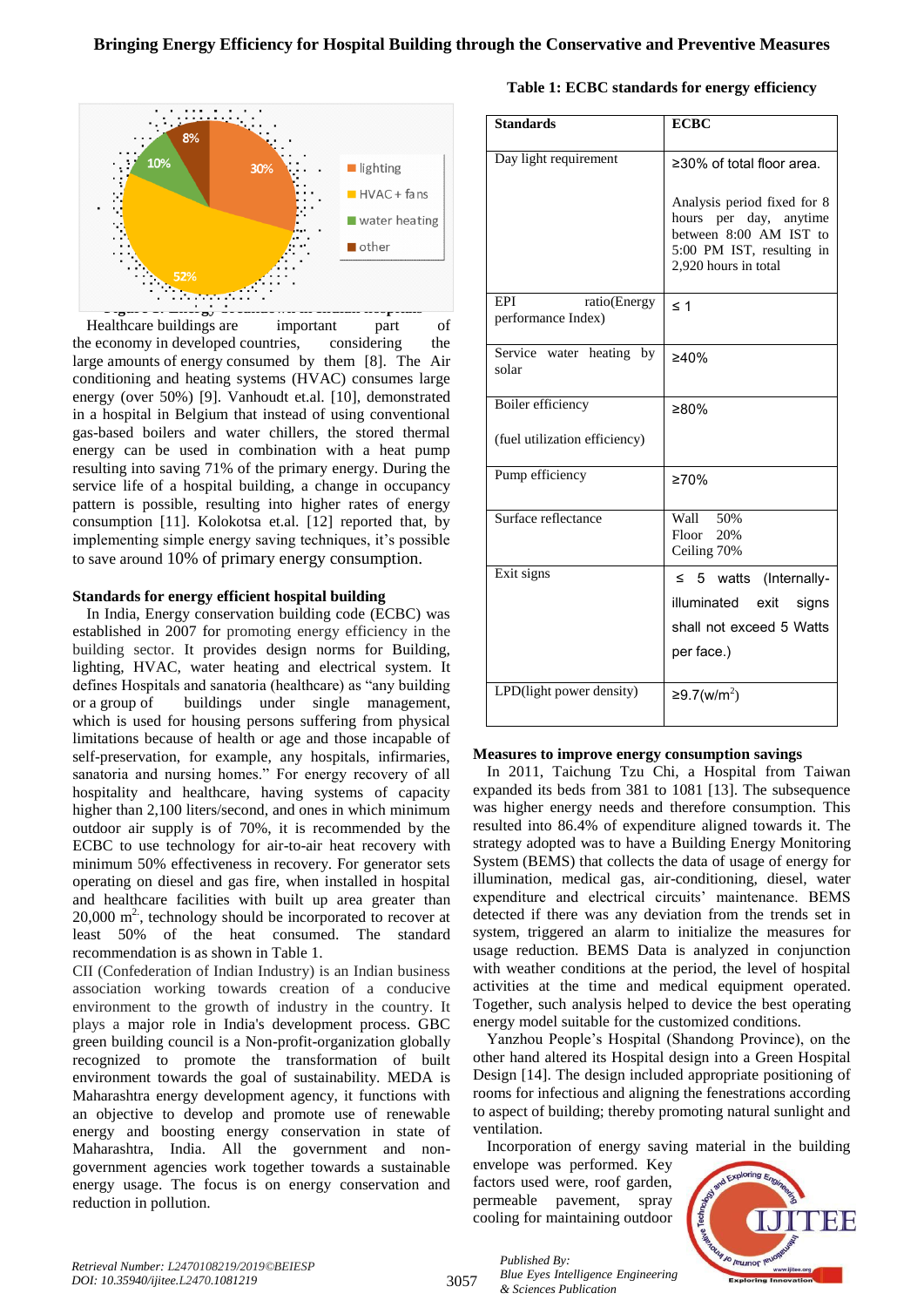thermal environment. China medical university adopted management amelioration by conducting routine energy audits by third party for keeping a track on energy management [15].

For effective energy management, not only do the new hospitals be planned but also the existing needs retrofitting. Considering the number of auditable electrical entities, it becomes primal to list out the components influencing energy consumption. There are 8 retrofitting components identified for Urban India [16]. The water geyser proves to be the most important parameter possessing technical potential in energy saving after tubular fluorescent lamps (TFL), followed by refrigerators, air conditioning, water pumps. The ceiling fan was an entity, altering usage of which contributed for least of the energy saving. Considering facilities located in rural regions, there are 7 components of retrofitting. It is possible to save major chunk of energy by retrofitting refrigerator use followed by TFL, water pumps. Television showed least contribution.

Since, all the hospitals have shown varying adoption in the implementation of any strategy towards the common goal, there is a need of understanding the barriers responsible for all hospitals failing to commonly adopt the systems and implementing them to a 100%. Wang *et.al.* [17], conducted a survey on hindrance to the energy efficient strategies implementation in china. The quantitative survey showcased different concerns depended on the hierarchical levels, namely deputy directors, heads of the departments, and front-line managers and workers. The results showcased that monitory reward would be the most efficient way to encourage the implementation of improved energy efficiency strategies. Political rewards and administrative orders were also deemed to be very important, followed by boosting of the work culture. Such study can be conducted in India to understand the grass root problems in implementing the policies.

García *et.al.* [8], suggested techniques such as domestic water heating, adopting renewable energies, management of the maintenance, thermal insulation improvement, optimal sizing of building (building design), improvement of air conditioning and heating systems, optimizing electric energy installations.

Out of all the possible measures, structural alterations or appropriate material selection of building elements can contribute to better thermal insulating. The surface luminance is the ability to reflect or absorb the light. Higher the surface luminance, higher will be (light power density) LPD for same given source. Thus, for the same LPD, he increase in surface reflectance decreases the light load [18].

Surface reflectance of the interiors plays crucial role in reducing the light load as seen in Figure 2. Ceiling reflect 85% (direct lighting) and at least 90% (indirect and/or daylighting). The walls account for 50% (70% for walls adjacent to daylight apertures). The floors reflect the least, i.e. 20% [4].



**Figure 2: Surface reflectance**

For increasing the efficiency of HVAC, various measures are researched and proposed. Installation of occupancy driven wireless thermostats, in which, program driven its operation of systems based on vacancy, can aid in saving 5- 10% of the costs incurred [10]. Advanced rooftop unit (RTU) controls have the potential for cutting the HVAC energy use by 20-40%, the set up and selection of components being the prime factors [10]. For retrofitting of the building, the existing windows can be fit with CO2 demand-controlled ventilation (DCV) sensors; this technology coupled with room occupancy sensors can adjust the ventilation accordingly. Solar technology has advanced for higher efficiency in itself. Few measures include altering the arrangement and number of riser tubes, [19]; orientation and tilting angles of collectors – if kept equal to latitude, gives higher efficiency [20].





## **Source: [12]**

Technical report by National Renewable Energy Laboratory (NERL), [21] has compiled the data of energy management by large hospitals. The focus of the survey is to highlight the adoption of structural array of materials in the design. The

aim is to achieve at least 50% energy consumption. The study undertaken in 8 climate zones



3058 *& Sciences Publication Blue Eyes Intelligence Engineering* 

*Published By:*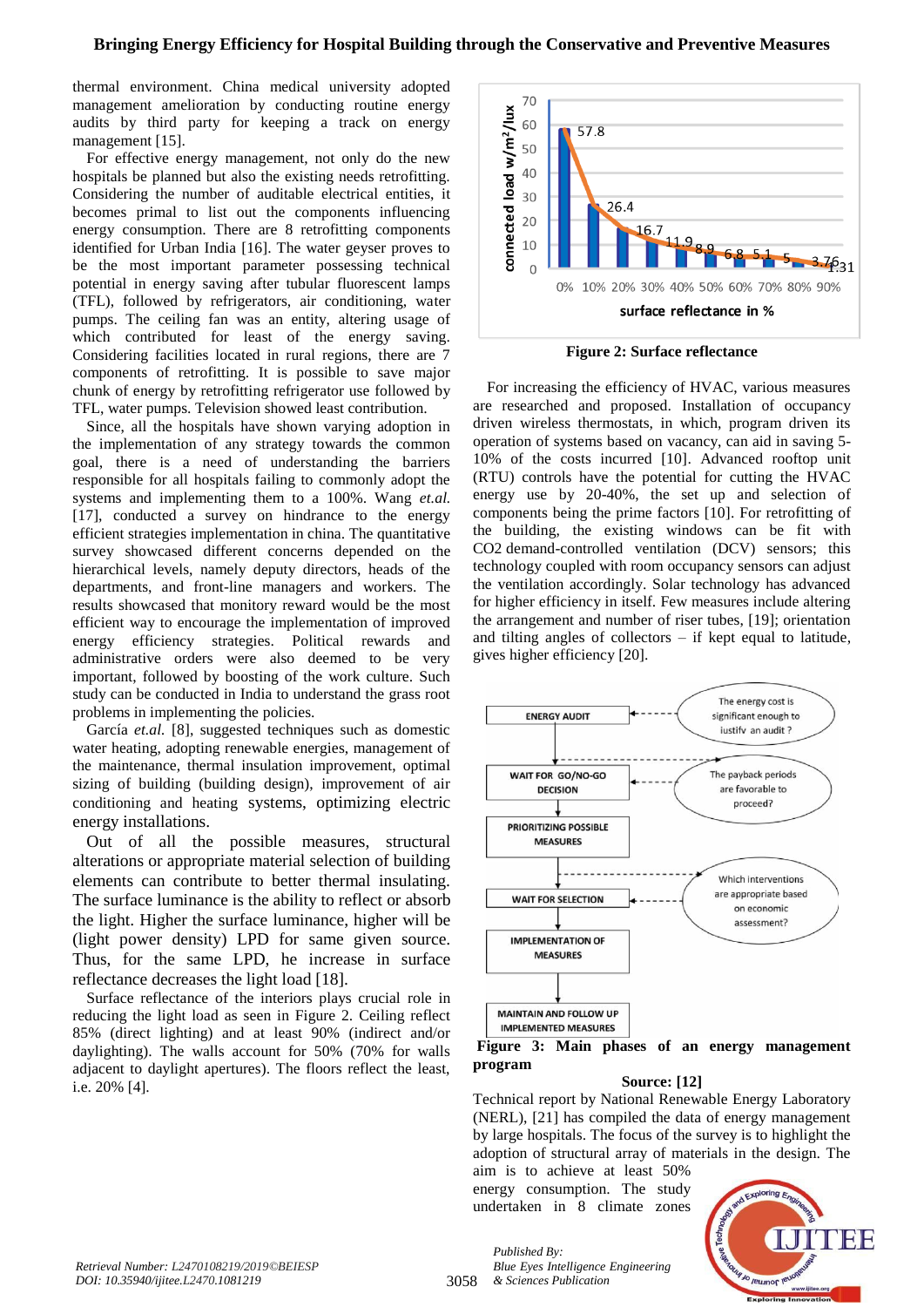# **Bringing Energy Efficiency for Hospital Building through the Conservative and Preventive Measures**

address the measures undertaken for attaining it namely by use of reduced lighting power density, Daylight sensors, Occupancy detection sensors, enhanced insulation (maximum daylight by opaque exterior and appropriate windows), overhangs over fenestrations towards the south (considering cool breeze), common condenser loop for heat pumps, the temperature of which was maintained using an high efficiency chiller and a boiler. Ventilation controlled on demand, more efficient pumps, reduced infiltration reduction through construction of tighter envelope, subsystems integration for achieving the performance of the entire building performance.

Annual reports of large hospitals mention the devices they incorporated for energy conservation. Table 2 shows a comparative between the adopted choices of leading hospitals of India. Fortis has claimed to have saved 640cr INR amount in 2 years (2015-2017) by adopting energy conservation techniques. "Annual report 2016-2017", Fortis hospital. The hospitals have adhered to the guidelines put forth by the governing bodies, thus resulting in energy savings as demonstrated in their respective annual reports.

## **Table 2: Energy conservation technologies adopted by various hospitals**

|                   | Apollo | Fortis | Medinova | Naryana    |
|-------------------|--------|--------|----------|------------|
|                   |        |        |          | diagnostic |
|                   |        |        |          | centre     |
| Led light         | yes    | yes    | yes      | yes        |
| replacement       |        |        |          |            |
| Optimizing fuel   | yes    | yes    |          |            |
| consumption of    |        |        |          |            |
| boilers           |        |        |          |            |
| VFD (Variable     | yes    | yes    |          | yes        |
| frequency drive)  |        |        |          |            |
| installation      |        |        |          |            |
| Timer based       | yes    | yes    |          |            |
| operation for air |        |        |          |            |
| handling systems  |        |        |          |            |
| Using renewable   | yes    | yes    |          | yes        |
| resources         |        |        |          |            |
| Installing energy | yes    | yes    | yes      | yes        |
| efficient         |        |        |          |            |
| equipment         |        |        |          |            |
| Building          |        | yes    |          |            |
| management        |        |        |          |            |
| system for HVAC   |        |        |          |            |
| Energy            | yes    |        |          |            |
| optimization in   |        |        |          |            |
| transformers      |        |        |          |            |
| Introducing timer | yes    |        |          |            |
| control for AHU   |        |        |          |            |
| motors running    |        |        |          |            |
| time              |        |        |          |            |
| Optimizing the    |        |        |          |            |
| usage of          |        |        |          |            |
| equipment         |        |        |          |            |
| Energy            |        |        |          | yes        |
| monitoring        |        |        |          |            |
| system            |        |        |          |            |

## **III.DISCUSSION**

Using efficient energy saving techniques would reduce global energy consumption intensity and emissions of harmful atmospheric gas. There are many energy conservation technologies with zero investment, like managing the operation time of ventilation units,

improving the conditions of contract of electricity. Payback time is crucial for the energy measures requiring finance. For example, LEDs are efficient lighting systems requiring a shorter payback time. Building design, adequate sizing of buildings, efficient thermal insulation, and are the key elements for planned projects. The energy system at a healthcare facility is very crucial and complex and must strictly adhere to the regulations. A regular energy audit is a suitable strategy for optimizing the energy consumption in hospital buildings. In addition, these inspections are useful in prioritizing the necessary measures to reduce the costs of operation and consumption of energy.

For presenting the concepts studied in this paper, some of the models were planned and devised by students of Symbiosis Institute of Technology. The models were prepared using Arduino peripherals and codes available freely online. For the study, the student groups studied the existing facilities of the Institutes, and provided budgetary note for the implementation of the proposed systems. Figure 4 shows a circuit diagram for the proposed assembly to be implemented in lab of which the dimensioning is shown in diagram ab. The activity acquainted the students regarding possible embedment of the systems into commercial infrastructures having intermittent footfall like classrooms, hospital rooms, etc.



## **Figure 4: Circuit diagram of the proposed automated lighting system**

A mobile application based on IoT was proposed to help observe and analyse the through the app light consumption (IoT), Access to light resource at unauthorized hours, source lab (room) is using light resource.

## **IV.CONCLUSION**

The technology for energy conservation needs to be handpicked on case-to-case basis according to type of hospitals. Enhancing the thermal insulation is a viable alternative not only during the planning phase, but also for retrofitting. For preventive measures, the prime energy consumption entity being HVAC, there is a need to research on existing HVAC efficiency booster technologies and recommend feasible one by generalizing the application. Replacement of fluorescent and incandescent lamps by LEDs, TEDs, and incorporation of occupancy sensors thereby limiting the intensity of lighting and time control, would be a smarter choice towards

the goal. A pool of technology exists, both in research and in the list of ratified technologies. The adoption may depend on

*Blue Eyes Intelligence Engineering* 

*Published By:*

*& Sciences Publication*